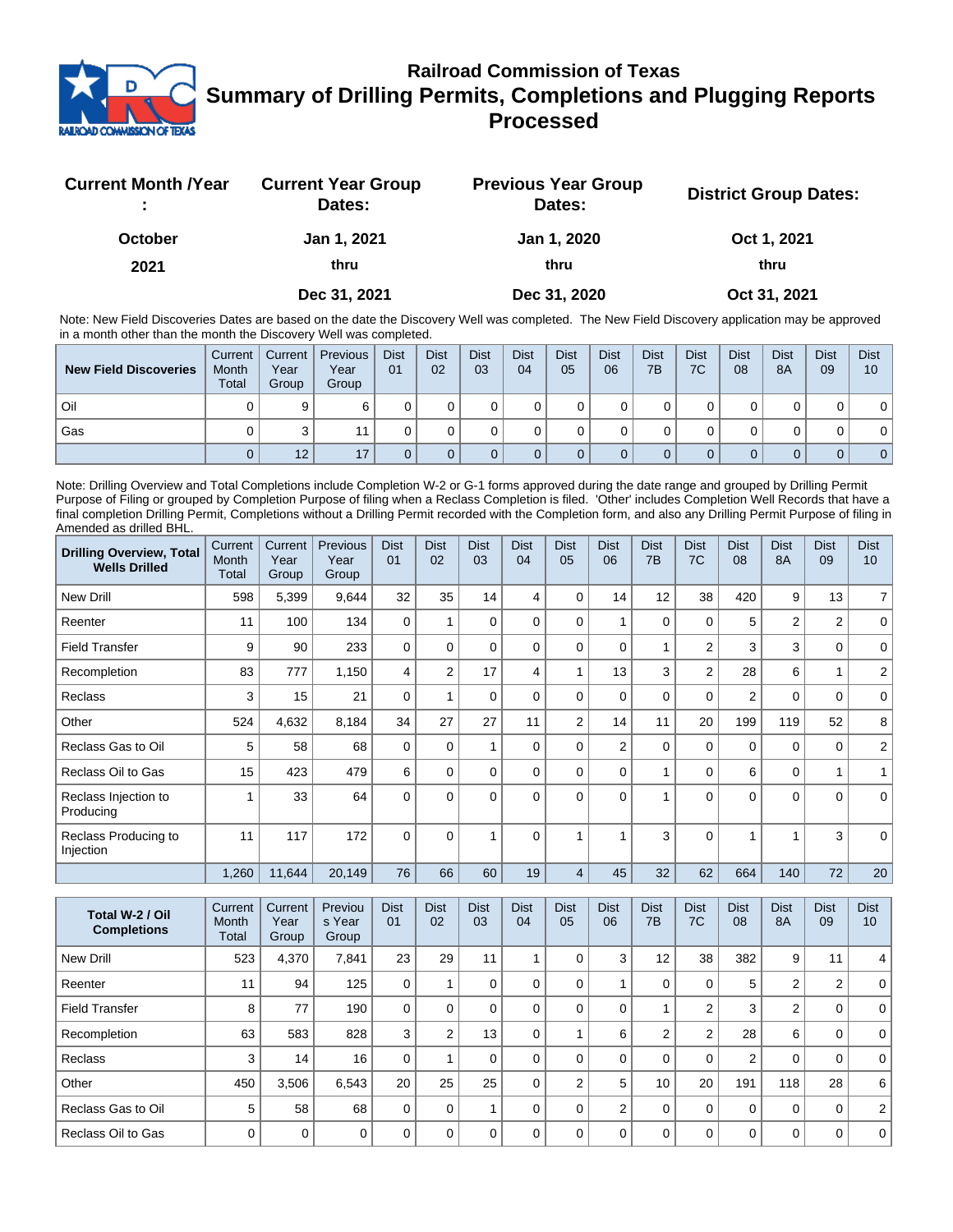| Total W-2 / Oil<br><b>Completions</b> | Current<br><b>Month</b><br>Total | Current<br>Year<br>Group | Previou<br>s Year<br>Group | <b>Dist</b><br>01 | <b>Dist</b><br>02 | <b>Dist</b><br>03 | <b>Dist</b><br>04 | <b>Dist</b><br>05 | <b>Dist</b><br>06 | <b>Dist</b><br>7B | Dist<br>7C | <b>Dist</b><br>08 | <b>Dist</b><br><b>8A</b> | <b>Dist</b><br>09 | <b>Dist</b><br>10 |
|---------------------------------------|----------------------------------|--------------------------|----------------------------|-------------------|-------------------|-------------------|-------------------|-------------------|-------------------|-------------------|------------|-------------------|--------------------------|-------------------|-------------------|
| Reclass Injection to<br>Producing     |                                  | 31                       | 64                         |                   |                   |                   | 0                 |                   |                   |                   |            | υ                 | 0                        | 0                 | 0                 |
| Reclass Producing to<br>Injection     | 10                               | 111                      | 163                        |                   |                   |                   | 0                 |                   |                   |                   |            |                   |                          | 3                 | 0                 |
|                                       | 1,074                            | 8,844                    | 15,838                     | 46                | 58                | 51                |                   |                   | 17                | 29                | 62         | 612               | 138                      | 44                | 12                |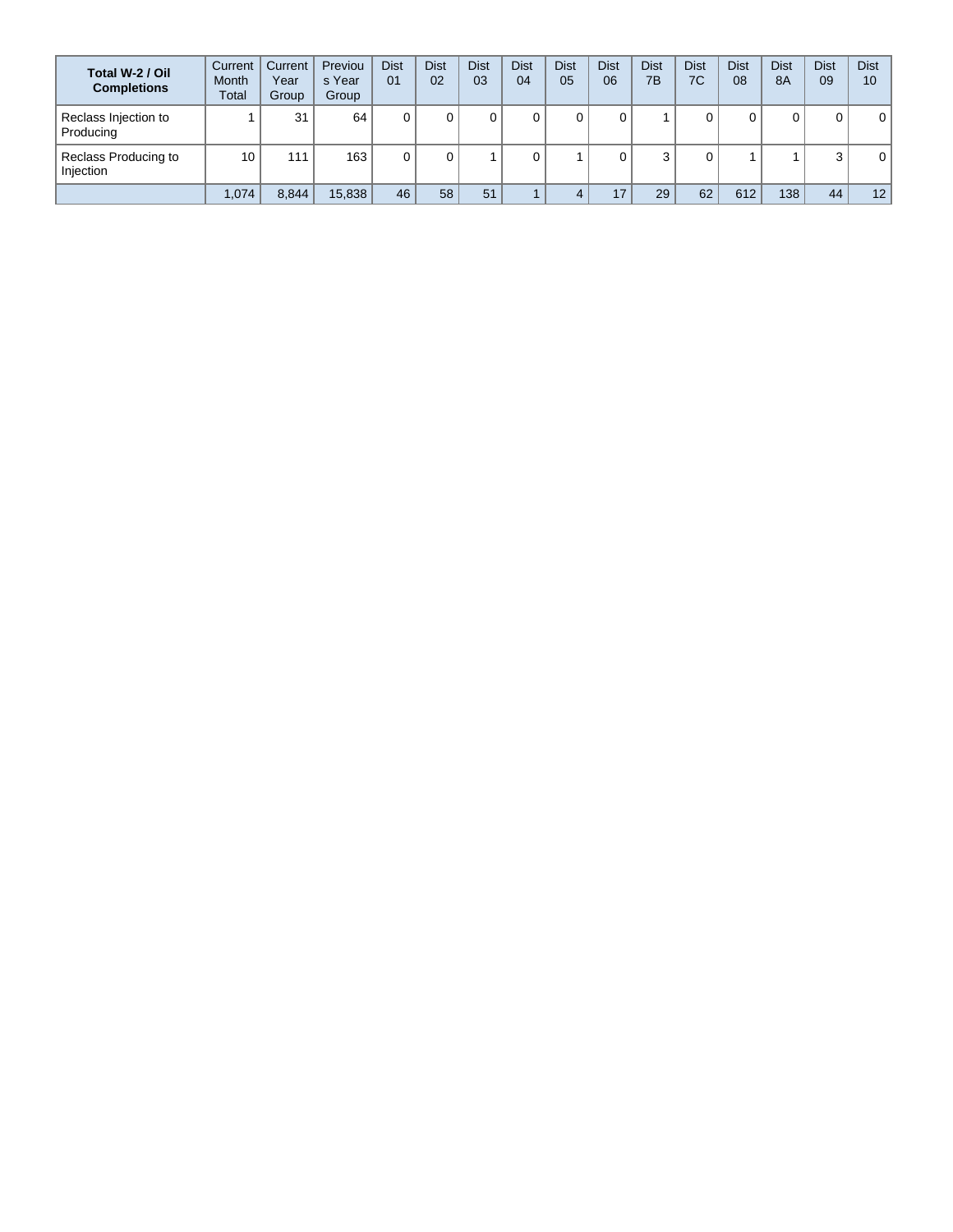| Total G-1 / Gas<br><b>Completion</b> | Current<br>Month<br>Total | Current<br>Year<br>Group | Previou<br>s Year<br>Group | <b>Dist</b><br>01 | <b>Dist</b><br>02 | <b>Dist</b><br>03 | <b>Dist</b><br>04 | <b>Dist</b><br>05 | <b>Dist</b><br>06 | <b>Dist</b><br>7 <sub>B</sub> | <b>Dist</b><br>7C | <b>Dist</b><br>08 | <b>Dist</b><br><b>8A</b> | <b>Dist</b><br>09 | <b>Dist</b><br>10 <sup>°</sup> |
|--------------------------------------|---------------------------|--------------------------|----------------------------|-------------------|-------------------|-------------------|-------------------|-------------------|-------------------|-------------------------------|-------------------|-------------------|--------------------------|-------------------|--------------------------------|
| <b>New Drill</b>                     | 75                        | 1,029                    | 1,803                      | 9                 | 6                 | 3                 | 3                 | $\Omega$          | 11                | 0                             | 0                 | 38                | 0                        | $\overline{2}$    | 3                              |
| Reenter                              | $\Omega$                  | 6                        | 9                          | $\Omega$          | 0                 | $\Omega$          | 0                 | $\Omega$          | $\Omega$          | $\Omega$                      | $\Omega$          | 0                 | $\Omega$                 | 0                 | $\mathbf 0$                    |
| <b>Field Transfer</b>                |                           | 13                       | 43                         | $\Omega$          | 0                 | $\Omega$          | 0                 | $\Omega$          | $\Omega$          | $\Omega$                      | $\mathbf 0$       | 0                 | 1                        | 0                 | $\mathbf 0$                    |
| Recompletion                         | 20                        | 194                      | 322                        | 1                 | $\Omega$          | 4                 | 4                 | $\Omega$          | 7                 |                               | $\Omega$          | $\mathbf 0$       | $\Omega$                 | $\overline{1}$    | $\overline{2}$                 |
| <b>Reclass</b>                       | $\Omega$                  |                          | 5                          | $\mathbf{0}$      | 0                 | $\Omega$          | 0                 | $\Omega$          | $\Omega$          | $\Omega$                      | $\Omega$          | $\mathbf{0}$      | $\Omega$                 | 0                 | $\mathbf 0$                    |
| Other                                | 74                        | 1,126                    | 1,641                      | 14                | $\overline{2}$    | 2                 | 11                | $\Omega$          | 9                 |                               | 0                 | 8                 | 1                        | 24                | $\overline{a}$                 |
| Reclass Gas to Oil                   | 0                         | 0                        | $\Omega$                   | $\Omega$          | $\Omega$          | $\Omega$          | 0                 | $\Omega$          | $\Omega$          | $\Omega$                      | $\Omega$          | 0                 | $\Omega$                 | 0                 | $\mathbf{0}$                   |
| Reclass Oil to Gas                   | 15                        | 423                      | 479                        | 6                 | $\Omega$          | $\Omega$          | 0                 | $\Omega$          | $\Omega$          |                               | 0                 | 6                 | $\mathbf 0$              | 1                 | 1                              |
| Reclass Injection to<br>Producing    | $\Omega$                  | $\overline{2}$           | $\Omega$                   | $\Omega$          | $\Omega$          | $\Omega$          | $\Omega$          | $\Omega$          | $\Omega$          | $\Omega$                      | $\Omega$          | $\mathbf{0}$      | $\Omega$                 | $\Omega$          | $\mathbf{0}$                   |
| Reclass Producing to<br>Injection    |                           | 6                        | 9                          | $\mathbf{0}$      | $\Omega$          | $\Omega$          | $\Omega$          | $\Omega$          |                   | $\Omega$                      | $\Omega$          | $\Omega$          | $\Omega$                 | $\Omega$          | $\mathbf 0$                    |
|                                      | 186                       | 2,800                    | 4,311                      | 30                | 8                 | 9                 | 18                | $\Omega$          | 28                | 3                             | $\Omega$          | 52                | $\overline{2}$           | 28                | 8                              |

Note: Total Underground Injection Control Completions include W-2 and G-1 Completions approved during the date range where the Completion Well Type is in Active UIC or Shut-in UIC.

| <b>Total Underground</b><br><b>Injection Control</b><br><b>Completions</b> | Current<br>Month<br>Total | Current<br>Year<br>Group | Previou<br>s Year<br>Group | <b>Dist</b><br>0 <sub>1</sub> | <b>Dist</b><br>02 | <b>Dist</b><br>03 | <b>Dist</b><br>04 | <b>Dist</b><br>05 | Dist<br>06 | <b>Dist</b><br>7B | Dist<br>7C  | Dist<br>08 | <b>Dist</b><br><b>8A</b> | <b>Dist</b><br>09 | <b>Dist</b><br>10 |
|----------------------------------------------------------------------------|---------------------------|--------------------------|----------------------------|-------------------------------|-------------------|-------------------|-------------------|-------------------|------------|-------------------|-------------|------------|--------------------------|-------------------|-------------------|
| $Oil / W-2$                                                                | 328                       | .636                     | 1.864                      | 20                            | 16                | 15                |                   |                   | 5          | 12                | $\sim$<br>۷ | 100        | 120                      | 32                | 4                 |
| Gas / G-1                                                                  | 13                        | 68                       | 93                         |                               |                   |                   |                   |                   |            |                   |             |            |                          |                   | 0                 |
|                                                                            | 341                       | ,704                     | .957                       | 20                            | 16                | 18                |                   |                   | 9          | 12                | $\sim$<br>۷ | 102        | 121                      | 33                | $\overline{4}$    |

Note: Total Wellbore Profile Completions includes W-2 and G-1 Completions approved during the date range grouped by the Wellbore Profile from the Completion form.

| Total W-2 / Oil<br><b>Wellbore Profile</b><br><b>Completions</b> | Current<br>Month<br>Total | Current<br>Year<br>Group | Previou<br>s Year<br>Group | <b>Dist</b><br>01 | <b>Dist</b><br>02 | <b>Dist</b><br>03 | <b>Dist</b><br>04 | <b>Dist</b><br>05 | <b>Dist</b><br>06 | <b>Dist</b><br>7B | <b>Dist</b><br>7C | <b>Dist</b><br>08 | <b>Dist</b><br>8A | <b>Dist</b><br>09 | <b>Dist</b><br>10 |
|------------------------------------------------------------------|---------------------------|--------------------------|----------------------------|-------------------|-------------------|-------------------|-------------------|-------------------|-------------------|-------------------|-------------------|-------------------|-------------------|-------------------|-------------------|
| Horizontal                                                       | 559                       | 5,190                    | 10,391                     | 26                | 46                | 9                 |                   |                   |                   |                   | 45                | 428               | 3                 | 0                 | $\mathbf 0$       |
| Vertical                                                         | 345                       | 2,642                    | 4.048                      | 15                |                   | 27                |                   | 3                 | 16                | 23                | 16                | 135               | 62                | 32                | 8                 |
| Directional                                                      | 26                        | 170                      | 554                        | 0                 |                   | 8                 |                   |                   |                   | 0                 | 0                 |                   |                   | 0                 | $\mathbf{0}$      |
| Sidetrack                                                        | 4                         | 20                       | 27                         |                   |                   |                   |                   |                   |                   | 0                 | 0                 |                   |                   | 0                 | $\mathbf 0$       |
| <b>Unknown</b>                                                   | 140                       | 822                      | 818                        | 4                 |                   | 6                 | 0                 |                   |                   | 5                 |                   | 41                | 65                | 12                | 4                 |
|                                                                  | 1,074                     | 8,844                    | 15,838                     | 46                | 58                | 51                |                   | 4                 | 17                | 29                | 62                | 612               | 138               | 44                | 12 <sub>1</sub>   |

| Total G-1 / Gas<br><b>Wellbore Profile</b><br><b>Completions</b> | Current<br><b>Month</b><br>Total | Current<br>Year<br>Group | Previou<br>s Year<br>Group | <b>Dist</b><br>01 | <b>Dist</b><br>02 | <b>Dist</b><br>03 | <b>Dist</b><br>04 | <b>Dist</b><br>05 | <b>Dist</b><br>06 | <b>Dist</b><br>7B | <b>Dist</b><br>7C | <b>Dist</b><br>08 | <b>Dist</b><br>8A | <b>Dist</b><br>09 | <b>Dist</b><br>10 |
|------------------------------------------------------------------|----------------------------------|--------------------------|----------------------------|-------------------|-------------------|-------------------|-------------------|-------------------|-------------------|-------------------|-------------------|-------------------|-------------------|-------------------|-------------------|
| Horizontal                                                       | 132                              | 2.145                    | 3,327                      | 29                | 6                 | 3                 |                   |                   | 17                | 0                 | 0                 | 48                |                   | 23                | 3                 |
| Vertical                                                         | 42                               | 549                      | 791                        | 0                 | ⌒                 | 4                 | 10                |                   | 11                | ົ                 | 0                 | 4                 |                   | 4                 | 4                 |
| Directional                                                      | 10                               | 67                       | 138                        |                   |                   | C                 | 6                 |                   |                   | 0                 | 0                 | 0                 | 0                 | 0                 |                   |
| Sidetrack                                                        |                                  | 4                        | 3                          | 0                 |                   | $\Omega$          |                   |                   |                   | 0                 | 0                 | 0                 | 0                 | $\Omega$          | 0 <sup>1</sup>    |
| <b>Unknown</b>                                                   | $\Omega$                         | 35                       | 52                         | 0                 |                   | $\Omega$          |                   |                   |                   |                   | 0                 | 0                 | 0                 |                   | 0 <sup>1</sup>    |
|                                                                  | 186                              | 2,800                    | 4,311                      | 30                | 8                 | 9                 | 18                |                   | 28                | 3                 | $\overline{0}$    | 52                | $\overline{2}$    | 28                | 8                 |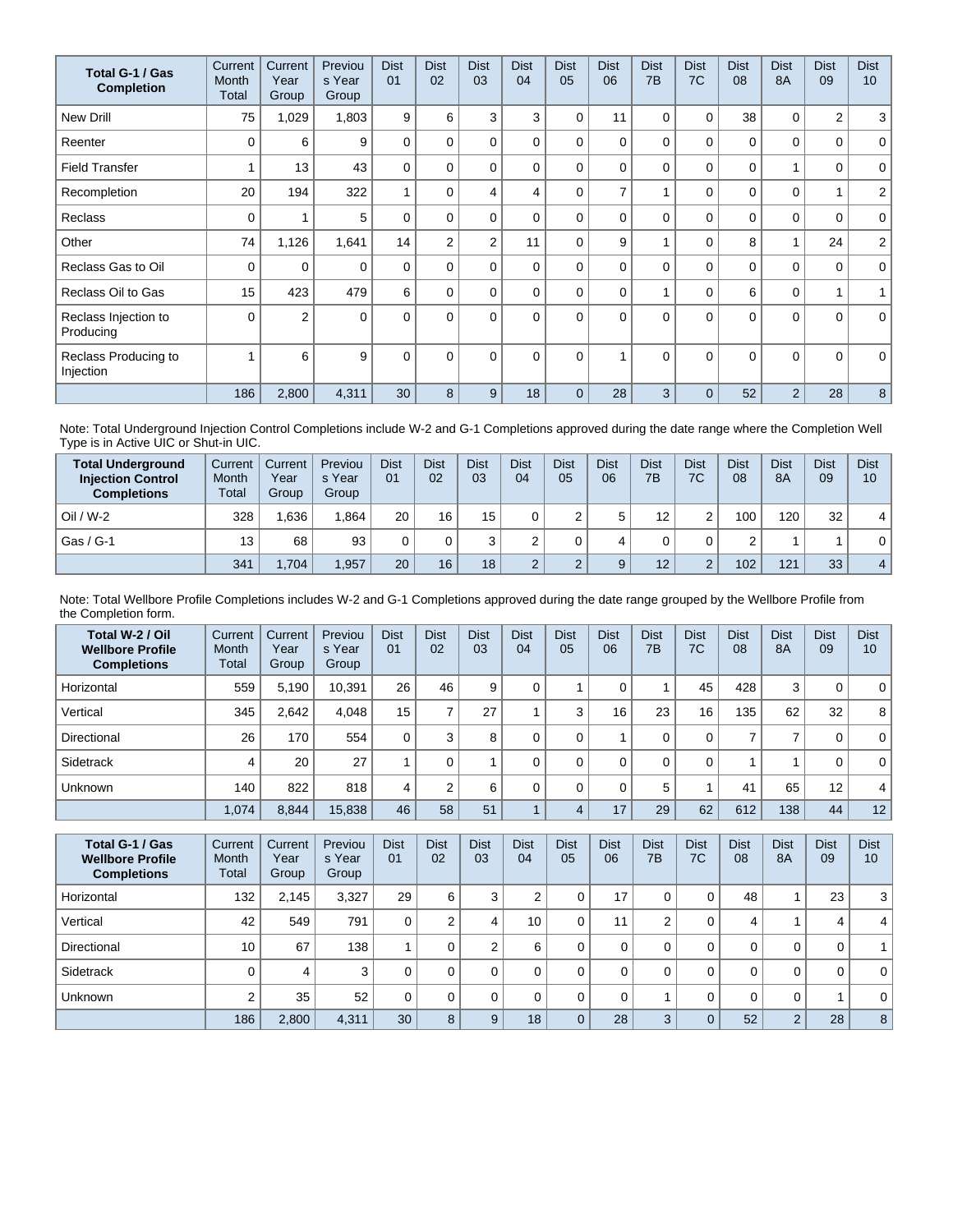Note: Dry Holes Drilled and Plugged is based on the W-3 Keyed Date and includes any W-3 Record where there is an associated Drilling Permit that is completed as a Dry Hole.

| Dry Holes Drilled and<br>Plugged | Current<br>Month<br>Total | Current<br>Year<br>Group | Previou<br>s Year<br>Group | <b>Dist</b><br>01 | <b>Dist</b><br>02 | <b>Dist</b><br>03 | <b>Dist</b><br>04 | <b>Dist</b><br>05 | <b>Dist</b><br>06 | Dist<br>7B | <b>Dist</b><br>7C | <b>Dist</b><br>08 | <b>Dist</b><br>8A | <b>Dist</b><br>09 | <b>Dist</b><br>10 |
|----------------------------------|---------------------------|--------------------------|----------------------------|-------------------|-------------------|-------------------|-------------------|-------------------|-------------------|------------|-------------------|-------------------|-------------------|-------------------|-------------------|
| New Drill                        | 49                        | 161                      | 180                        | ⌒                 |                   | ◠                 |                   |                   |                   | 17         | $\sqrt{2}$        | 6                 | 4                 | 8                 | $\mathbf{0}$      |
| Reenter                          |                           | 10                       | 19                         |                   |                   |                   |                   |                   |                   |            |                   |                   |                   | 0                 | $\mathbf 0$       |
| Recompletion                     |                           |                          |                            |                   |                   |                   |                   |                   |                   |            |                   |                   |                   | 0                 | 0                 |
|                                  | 53                        | 172                      | 199                        | $\sim$            |                   |                   | ᄃ                 |                   |                   | 19         | $\sim$            |                   | 5                 | 8                 | $\overline{0}$    |

## Note: Holes Plugged is based on the W-3 Keyed Date of the well plugged.

| <b>Holes Plugged</b>       | Current<br>Month<br>Total | Current<br>Year<br>Group | Previou<br>s Year<br>Group | <b>Dist</b><br>01 | <b>Dist</b><br>02 | <b>Dist</b><br>03 | Dist<br>04 | <b>Dist</b><br>05 | <b>Dist</b><br>06 | Dist<br>7B | <b>Dist</b><br>7C | <b>Dist</b><br>08 | <b>Dist</b><br>8A | Dist<br>09 | <b>Dist</b><br>10 |
|----------------------------|---------------------------|--------------------------|----------------------------|-------------------|-------------------|-------------------|------------|-------------------|-------------------|------------|-------------------|-------------------|-------------------|------------|-------------------|
| <b>Total Holes Plugged</b> | .265                      | 6.011                    | 10.849                     | 72                | 34                | 52                | 55         | 20                | 63                | 139        | 59                | 428               | 119               | 139        | 85                |
|                            | ,265                      | 6,011                    | 10.849                     | 72.               | 34                | 52                | 55         | 20                | 63                | 139        | 59                | 428               | 119               | 139        | 85                |

Note: Original Drilling Permits includes total W-1 Drilling Permits approved during the date range and grouped by Drilling Permit Purpose of filing. Original Drilling Permits does not include Amended permit applications.

| <b>Total Original Drilling</b><br><b>Permits</b> | Current<br>Month<br>Total | Current<br>Year<br>Group | Previou<br>s Year<br>Group | <b>Dist</b><br>01 | <b>Dist</b><br>02 | <b>Dist</b><br>03 | <b>Dist</b><br>04 | <b>Dist</b><br>05 | <b>Dist</b><br>06 | <b>Dist</b><br>7B | <b>Dist</b><br>7C | <b>Dist</b><br>08 | <b>Dist</b><br><b>8A</b> | <b>Dist</b><br>09 | <b>Dist</b><br>10 |
|--------------------------------------------------|---------------------------|--------------------------|----------------------------|-------------------|-------------------|-------------------|-------------------|-------------------|-------------------|-------------------|-------------------|-------------------|--------------------------|-------------------|-------------------|
| New Drill                                        | 689                       | 6.164                    | 5.546                      | 81                | 41                | 17                | 11                | 5                 | 28                | 23                | 43                | 370               | 28                       | 30                | 12                |
| Reenter                                          | 10                        | 70                       | 61                         |                   | 0                 |                   | 0                 |                   |                   | 3                 | $\overline{2}$    | 0                 |                          | 2                 | $\overline{0}$    |
| <b>Field Transfer</b>                            | 3                         | 35                       | 182                        | $\Omega$          | $\Omega$          |                   |                   |                   | 0                 | 0                 | 0                 | 3                 | 0                        | 0                 | $\overline{0}$    |
| Recompletion                                     | 60                        | 780                      | 549                        |                   | 3                 | 9                 |                   |                   |                   | $\Omega$          | $\overline{2}$    | 21                | 4                        | 5                 | 5 <sup>1</sup>    |
| Reclass                                          | 6                         | 30                       | 36                         |                   | 0                 | 0                 | $\Omega$          |                   | $\Omega$          | 0                 | 0                 | 0                 | 6                        | 0                 | $\overline{0}$    |
|                                                  | 768                       | 7,079                    | 6,374                      | 82                | 44                | 26                | 12                | 6                 | 36                | 28                | 47                | 394               | 39                       | 37                | 17                |

Note: Amended Drilling Permits includes a total of all Amended W-1 Drilling Permits approved during the date range and grouped by Drilling Permit Purpose of Filing.

| <b>Total Amended Drilling</b><br><b>Permits</b> | Current<br>Month<br>Total | Current<br>Year<br>Group | Previou<br>s Year<br>Group | <b>Dist</b><br>01 | <b>Dist</b><br>02 | <b>Dist</b><br>03 | <b>Dist</b><br>04 | <b>Dist</b><br>05 | <b>Dist</b><br>06 | <b>Dist</b><br>7B | <b>Dist</b><br>7C | <b>Dist</b><br>08 | <b>Dist</b><br>8A | <b>Dist</b><br>09 | <b>Dist</b><br>10 |
|-------------------------------------------------|---------------------------|--------------------------|----------------------------|-------------------|-------------------|-------------------|-------------------|-------------------|-------------------|-------------------|-------------------|-------------------|-------------------|-------------------|-------------------|
| New Drill                                       | 207                       | 896.                     | 2,394                      | 10                | 17                | $\sim$            |                   | 3                 | 11                | 2                 | 23                | 128               | 3                 |                   |                   |
| Reenter                                         |                           | 4                        | 3                          | 0                 |                   | 0                 |                   | 0                 |                   | 0                 | 0                 | 0                 | 0                 | 0                 | $\overline{0}$    |
| <b>Field Transfer</b>                           |                           | 2                        | 8                          | 0                 |                   |                   |                   | 0                 | 0                 | 0                 | 0                 | 0                 | 0                 | 0                 | $\overline{0}$    |
| Recompletion                                    |                           | 40                       | 39                         | 0                 | 3                 | 3                 |                   | 0                 | 0                 | 0                 | 0                 | 0                 | 0                 | 0                 |                   |
| Reclass                                         |                           |                          |                            | 0                 |                   | $\Omega$          |                   | 0                 | 0                 | 0                 | 0                 | 0                 | 0                 | 0                 | $\overline{0}$    |
|                                                 | 215                       | 1,943                    | 2,445                      | 10 <sub>1</sub>   | 20                | 5                 |                   | 3                 | 12                | $\overline{2}$    | 23                | 128               | 3                 | ⇁                 | 2 <sup>2</sup>    |

Note: Drilling Permit Wellbore Profiles includes total number of each Wellbore Profile associated to the Drilling Permit approved during the date range. More than one profile may be applied for on each Drilling Permit. Drilling Permit Wellbore Profiles does not include those on Amended permit applications.

| <b>Total Drilling Permit</b><br><b>Wellbore Profiles</b> | <b>Current</b><br>Month<br>Total | Current<br>Year<br>Group | Previou<br>s Year<br>Group | <b>Dist</b><br>01 | <b>Dist</b><br>02 | <b>Dist</b><br>03 | <b>Dist</b><br>04 | <b>Dist</b><br>05 | <b>Dist</b><br>06 | <b>Dist</b><br>7B | <b>Dist</b><br>7C | <b>Dist</b><br>08 | <b>Dist</b><br>8A | <b>Dist</b><br>09 | <b>Dist</b><br>10 |
|----------------------------------------------------------|----------------------------------|--------------------------|----------------------------|-------------------|-------------------|-------------------|-------------------|-------------------|-------------------|-------------------|-------------------|-------------------|-------------------|-------------------|-------------------|
| Horizontal                                               | 536                              | 4.987                    | 4,651                      | 75                | 31                | 8                 | 6                 | 5                 | 23                | ົ                 | 36                | 328               | 11                | 10                |                   |
| Vertical                                                 | 209                              | 1,924                    | .587                       |                   | 10                | 12 <sub>1</sub>   | 4                 |                   | 13                | 26                | 10 <sup>°</sup>   | 62                | 21                | 27                | 16                |
| Directional                                              | 24                               | 172                      | 143                        |                   | 3                 | 6                 | ⌒                 |                   |                   | 0                 |                   | 4                 | 7                 | 0                 | $\mathbf{0}$      |
| Sidetrack                                                |                                  | 16                       | 18                         | $\Omega$          |                   |                   |                   |                   |                   |                   | 0                 | $\Omega$          | 0                 | 0                 | $\mathbf{0}$      |
|                                                          | 769                              | 7,099                    | 6,399                      | 83                | 44                | 26                | 12                | 6                 | 36                | 28                | 47                | 394               | 39                | 37                | 17                |